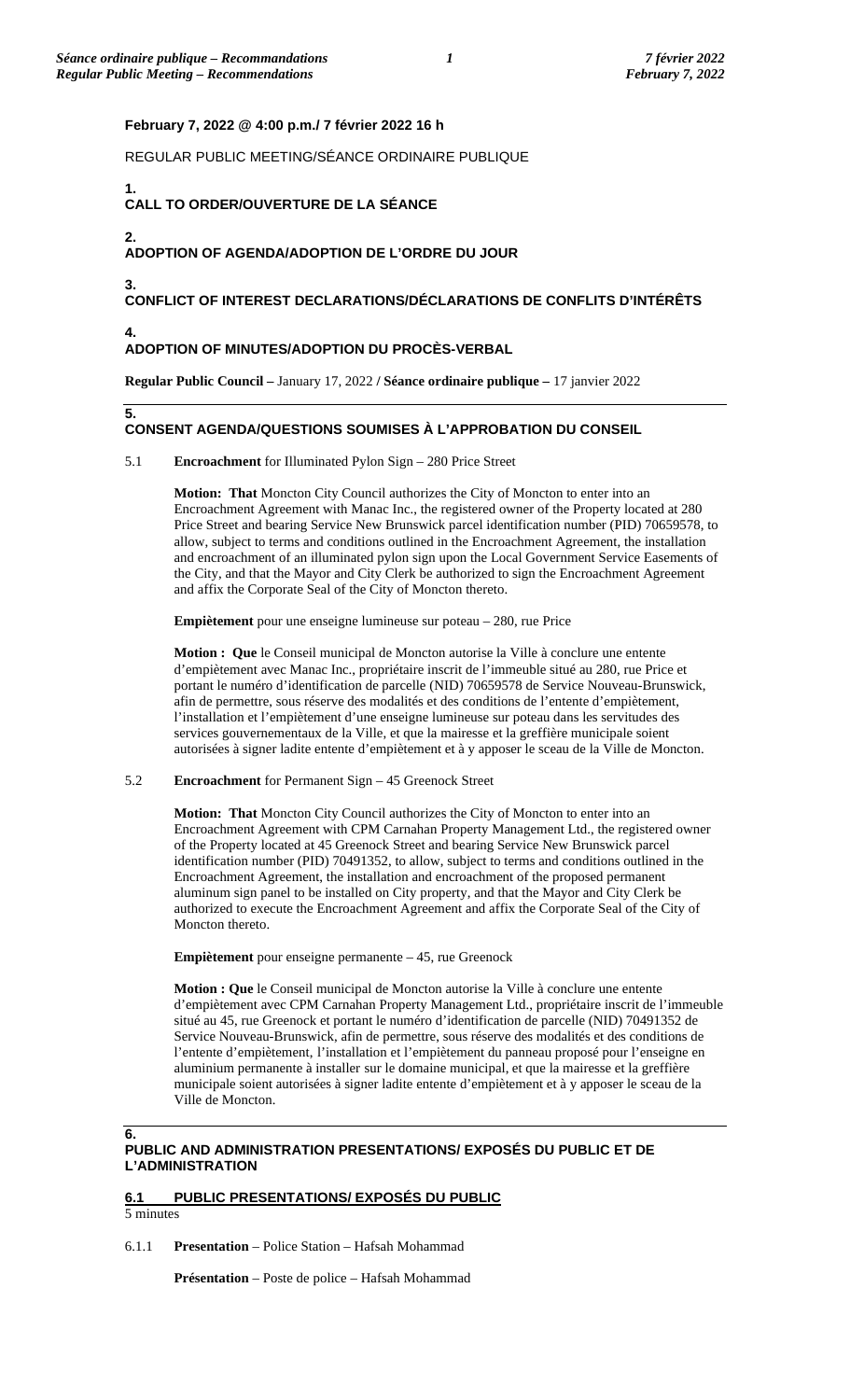### **Other Presentation/Autres présentations**  2 minutes

### **6.2 ADMINISTRATION PRESENTATIONS/EXPOSÉS DE L'ADMINISTRATION**  15 minutes

6.2.1 **Update** – **RCMP** –Superintendent Ron DeSilva, Officer in Charge (OIC) of the Codiac Regional RCMP

**Mise à jour** – **GRC** – Ron DeSilva, surintendant du Service régional de Codiac de la GRC

6.2.2 **Presentation** – Snow Update – Alexandre Binette, General Manager Operations Services

**Présentation** – Mise à jour au sujet du déneigement – Alexandre Binette, directeur général des Opérations

### **7. PLANNING MATTERS/ QUESTIONS D'URBANISME**

7.1 **Public Hearing** – Zoning By-law Re-adoption and Housekeeping Amendment

**Motion: That** Moncton City Council re-adopt the Zoning By-law by repealing By-law #Z-220 and replacing with proposed By-law #Z-222, thereby giving 2nd and 3rd readings of By-law #Z-222.

**Audience publique** – Arrêté de zonage – Modifications d'ordre administratif et réadoption

**Motion : Que** le Conseil municipal de Moncton réadopte l'Arrêté de zonage en abrogeant l'Arrêté Z-220 et en le remplaçant par l'Arrêté Z-222 proposé, après l'avoir soumis à une deuxième et à une troisième lectures.

# **STATEMENTS BY MEMBERS OF COUNCIL/ EXPOSÉS DES MEMBRES DU CONSEIL**

### **9.**

**8.**

### **REPORTS AND RECOMMENDATIONS FROM COMMITTEES AND PRIVATE MEETINGS/ RAPPORTS ET RECOMMANDATIONS DES COMITÉS ET RÉUNIONS À HUIS CLOS**

#### 9.1 **Recommendation(s)** – Private Session – January 17, 2022

**Motion: That** Moncton City Council authorize the City of Moncton to enter into an Agreement of Purchase and Sale with the Estate of Avryl Lois Robertson to purchase the PIDs 679506 and 679514, located on Stafford Street in the City of Moncton and Province of New Brunswick, and that the Mayor and City Clerk be authorized to execute all documents necessary to complete the purchase transactions and to affix the Corporate Seal of the City of Moncton thereto.

**Motion: That** Moncton City Council authorize the City of Moncton to enter into an Agreement of Purchase and Sale with Frances Thora MacAleese to purchase the PID 00882076, located near MacAleese Lane in the City of Moncton and Province of New Brunswick, and that the Mayor and City Clerk be authorized to execute all documents necessary to complete the purchase transactions and to affix the Corporate Seal of the City of Moncton thereto.

**Motion: That** Moncton City Council authorize the City of Moncton to enter into a contract with the Province of New Brunswick to provide a Hazmat Team to cover Southeast New Brunswick and back up to the other teams in the province, and that the Mayor and City Clerk be authorized to execute all necessary documents and to affix the corporate seal thereto.

#### **Recommandation(s)** – Séance à huis-clos – 17 janvier 2022

**Motion : Que** le Conseil municipal de Moncton autorise la Ville à conclure, avec la succession d'Avryl Lois Robertson, une convention d'achat-vente pour acheter les propriétés portant les NID 679506 et 679514, situées sur la rue Stafford à Moncton au Nouveau-Brunswick, et que la mairesse et la greffière municipale soient autorisées à signer tous les documents nécessaires pour conclure ces transactions d'achat et à y apposer le sceau de la Ville de Moncton.

**Motion : Que** le Conseil municipal de Moncton autorise la Ville à conclure, avec Frances Thora MacAleese, une convention d'achat-vente pour acheter la propriété portant le NID 00882076, située près de la ruelle MacAleese à Moncton au Nouveau-Brunswick, et que la mairesse et la greffière municipale soient autorisées à signer tous les documents nécessaires pour conclure ces transactions d'achat et à y apposer le sceau de la Ville de Moncton.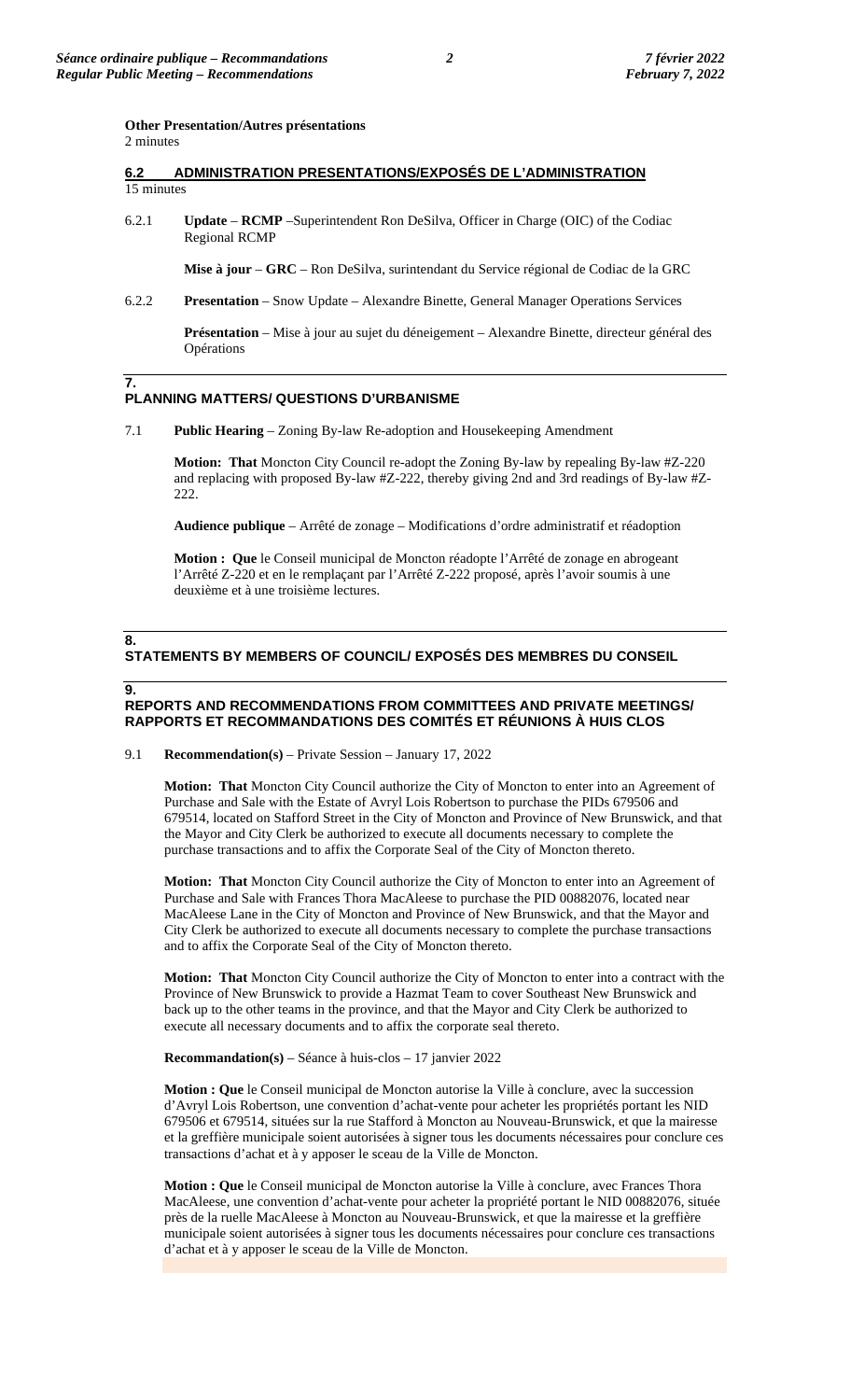**Motion : Que** le Conseil municipal de Moncton autorise la Ville à conclure un contrat avec le gouvernement du Nouveau-Brunswick afin d'affecter une équipe chargée des matières dangereuses (Hazmat) dans le Sud-Est du Nouveau-Brunswick et d'assurer le renfort des autres équipes dans la Province, et que la mairesse et la greffière municipale soient autorisées à signer tous les documents nécessaires et à y apposer le sceau de la Ville de Moncton

### **10.**

**11.**

### **REPORTS FROM ADMINISTRATION/ RAPPORTS DE L'ADMINISTRATION**

### **READING OF BY-LAWS/ LECTURE D'ARRÊTÉS MUNICIPAUX**

11.1 **A By-Law** in Amendment of a Bylaw Respecting the Proceedings of Moncton City Council and Committee Meetings, being By-Law A-418.3 – *First Reading*

**Arrêté** portant modification de l'arrêté concernant les délibérations du conseil municipal de Moncton et les réunions des comités, soit l'Arrêté A-418.3 – *Première lecture*

11.2 City of Moncton Zoning By-Law, being By-Law Z-222 – *Second and Third Readings*

Arrêté de zonage de la Ville de Moncton, soit l'arrêté Z-222 – *Deuxième et troisième lectures*

### **12. NOTICES MOTIONS AND RESOLUTIONS/ AVIS DE MOTIONS ET RÉSOLUTIONS**

- 12.1 **Resolution** By-law enforcement officers Codiac Transpo Emilia Noel, Terry Louie, Gary Huntington, Abdou Oumarou and Laurie Ann Horsman
	- **WHEREAS** by virtue of the *Local Governance Act*, S.N.B. 2017, c. 18, and all applicable regulations adopted under it, and the *Police Act*, S.N.B., 1977, c. P-9.2, Council may appoint by-law enforcement officers for the local government, and a by-law enforcement officer has the powers and immunities of a police officer for the purposes of enforcing the by-laws of the municipality for which he or she is appointed as are stipulated in the appointment, but has in no other regard the powers or immunities of a police officer;

### **PROCEEDINGS, APPLICATIONS, ORDERS AND NOTICES**

Act or a by-law of Council;

**AND WHEREAS** by virtue of Subsection 150(1) of the *Local Governance Act*, Council may designate any person in whose name proceedings for an offence under a bylaw, including but not limited to Informations, may be laid or commenced; **AND WHEREAS** by virtue of the *Local Governance Act* and any other Act or a by-law of Council, a by-law enforcement officer may be authorized by Council to issue Notices, Orders and Demands and any other similar documents, as prescribed by and provided for in the *Local Governance Act* and any other

**NOW THEREFORE BE IT RESOLVED THAT Emilia Noel, Terry Louie, Gary Huntington, Abdou Oumarou** and **Laurie Ann Horsman** be appointed By-Law Enforcement Officers for the City of Moncton, and that they be authorized to enforce the *Traffic By-Law* or any applicable Act and regulation, and any amendments thereto, specifically to enforce provisions respecting restrictions relating to the stopping, standing and parking of motor vehicles within a Highway or a Portion of a Highway where Parking Control Devices are placed and erected prohibiting the stopping, standing and parking of motor vehicles, save and except Codiac Transpo buses;

**BE IT FURTHER RESOLVED THAT Emilia Noel, Terry Louie, Gary Huntington, Abdou Oumarou** and **Laurie Ann Horsman** be authorized to take any such action, exercise such power and perform such duty as they may deem necessary, and as may be set out in the *Traffic By-Law* or any applicable Act and regulation, and any amendments thereto, specifically to enforce provisions respecting restrictions relating to the stopping, standing and parking of motor vehicles within a Highway or a Portion of a Highway where Parking Control Devices are placed and erected prohibiting the stopping, standing and parking of motor vehicles, save and except Codiac Transpo buses; and,

**BE IT FURTHER RESOLVED THAT Emilia Noel, Terry Louie, Gary Huntington, Abdou Oumarou** and **Laurie Ann Horsman** be authorized to act for and on Council's behalf, and are hereby designated and authorized as persons in whose name Informations, and any other proceedings, may be laid or commenced for an offence under the *Traffic By-Law*, or any applicable Act and regulation pursuant to the sections noted in the Acts referenced above; and designated and authorized to and designated and authorised to issue Notices, Orders and Demands and any other similar documents, as prescribed by and provided for in the *Local Governance Act* and any other Act or a by-law of Council.